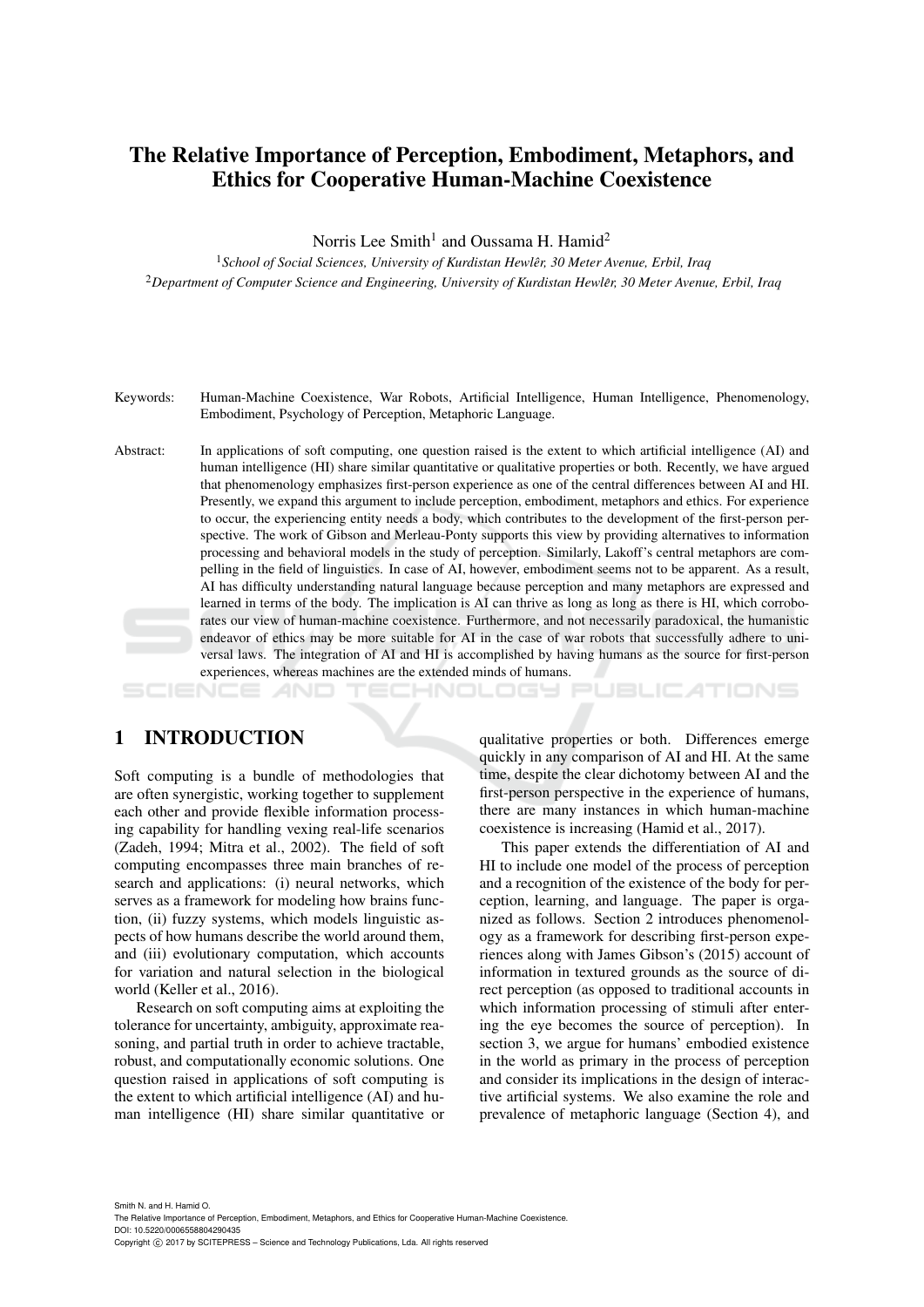end with a consideration of one application of AI that may have an ethical advantage over HI, namely war robots (Section 5). Whether different aspects of AI and HI are compartmentalized or integrated, the same issues remain – the exercise of judgment, learning, and appropriate decisions.

#### $\mathbf{2}$ **PHENOMENOLOGY**

Phenomenology has typically used a figure-ground structure to explain experience in general and perception in particular, applying the methodology to a number of areas of interest (Smith, 2002; Pollio et al., 1997) where nuances of first-person human experience are important. Rubin's vase in Figure 1A is probably the most common example of a figure-ground grouping. James Gibson's (2015) direct perception is one such approach that emphasizes grounds and has impacted the field of ergonomics. His ecological view claims grounds in the environment define the spatial character of the visual world, not what happens to stimuli after entering the eye. In short, information in a textured ground, not objects, explains perception. Gibson was interested in the world as a source of information, not processing mechanisms in the head, which contradicted the centuries-old epistemology of perception as the processing of copies. We perceive space directly from the ground – hence the term direct perception – which in many cases is a continuous surface or an array of adjoining surfaces. Gibson provides examples of optic arrays and looks for patters of optic flow in them such as the experience of changes in the flow when approaching or moving away from a certain point (Figure 1B). Moreover, learning does not merely come from the stimulus-response model in behaviorism. Gibson's conclusions are that all spatial perception is in regard to a textured ground, usually the earth (Gibson, 2015).

The spatial character of the visual world is given not by an analysis of the objects in it but rather by a consideration of the background against which the objects appear and become figural. In addition, most perceivers are in motion either because they are moving in some direction or they are moving their heads. Some information, however, remains constant as an observer moves. Gibson calls these invariants, nonchanges that nevertheless persist during a change in the observer. An invariant is a property of the environment that remains constant despite illumination changes or movement of the observer, and Gibson provides over 2 dozen examples in his three books (Goldstein, 1981). In contrast to what Gibson refers to as cognitivism, in Gibson's view no intervening mental processes are necessary and we reject any socalled operations of the mind (mental entities such as sense data). Grounds provide the information necessary for us to perceive directly, and we use such information immediately with no need to transform it. Unlike Gibson's (2015) characterization of the "old idea" that we process sensory inputs and convert them into perceptions – the information processing model in any of its various forms – the extraction of invariants from the stimulus flux is, arguably, a more accurate model of visual perception.

As shown in figure 1C, an observer's movement towards a location results in environmental textures to flow everywhere except the invariant center. To stay on course one needs to keep the unchanging center of the optical flow pattern on the destination. One application of Gibson's model involves pilots landing aircraft in the earlier days of aviation. In some cases airplanes were not stopping soon enough on runways. Gibson determined that the relatively fast or slow flow of the optic array in relation to a fixed point of reference gives the sensation of speed, and that the apparent speed related to one's distance from the ground. Consequently, Gibson explained how pilots in sufficiently high airplanes sensed they were moving slow enough to stop before the runway ended.

Although presented in contrast to information processing and gestalt psychology, Gibson's model of perception is not entirely passive. The role of a moving, embodied active observer is clear throughout his research. In his analysis of active touch, for instance, there is a distinction between active and passive perception. An observer may actively explore the surfaces of objects rather than merely feel an experimenter pushing on one's skin. Bottom-up models of perception where no learning is required, such as that of Gibson, are not applicable to all situations in the same way that any top-down model is not. One theory postulates how the interaction of both bottomup and top-down processes in a perceptual cycle produces perception and interpretation (Neisser, 1976).

### **EMBODIMENT AND MAURICE** 3 **MERLEAU-PONTY**

It is well understood that AI is particularly adept at fast information processing that involves rules-based logic and can be applied to related forms of computation, such as mortgage underwriting. Pattern recognition (complicated situations when driving, for instance) is better in HI with the development of expert thinking (Levy and Murnane, 2004). Complex communication and ideation are also areas in which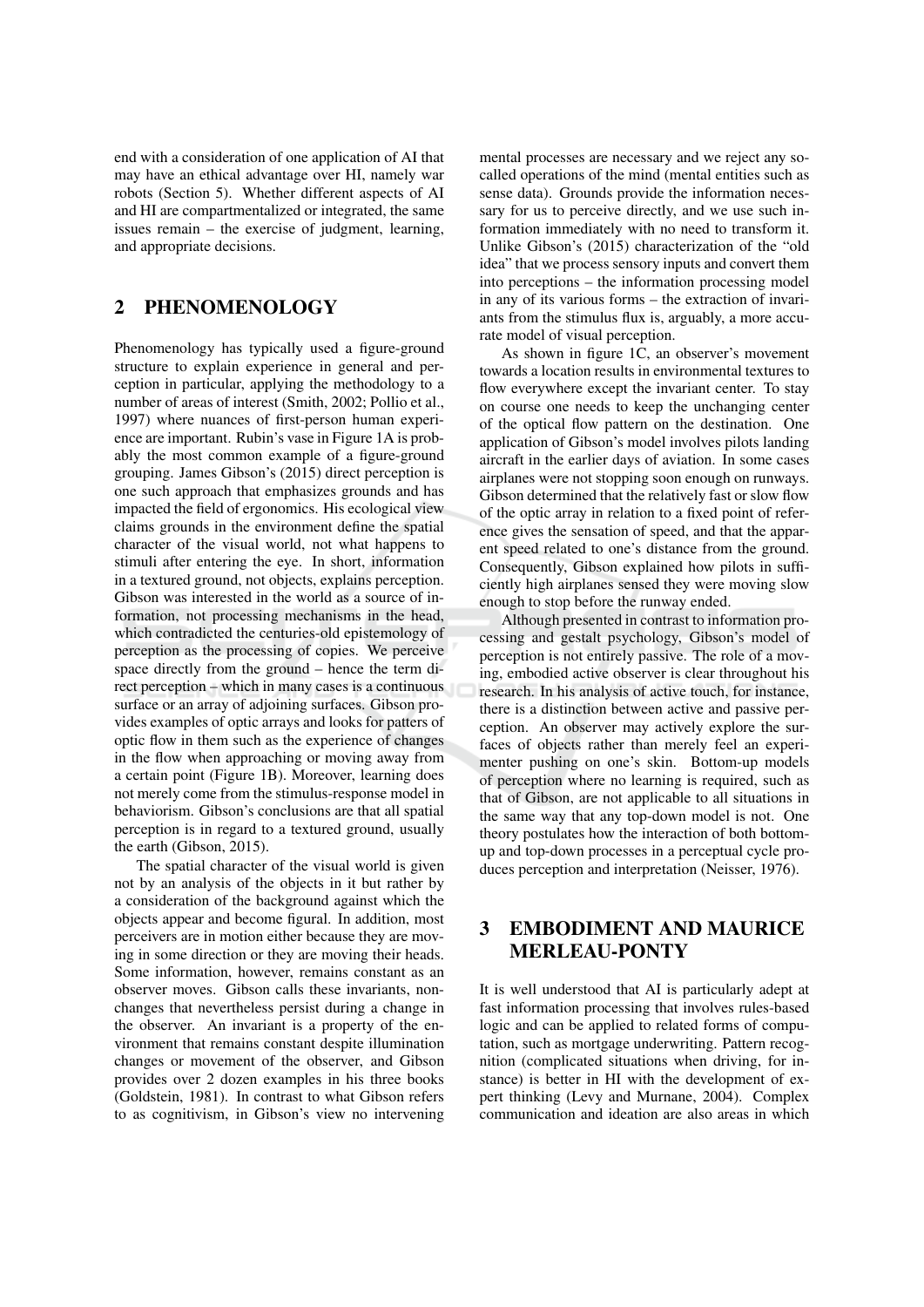



Figure 1: A: Rubin's figure. B: The pattern of optic flow when looking out of the back of a train. C: The point towards which a pilot is moving appears motionless, while the rest of the visual environment appears to move away from that point.

humans are superior owing to the ability to generate new, good ideas and read nonverbal cues in communication. Recently, we have argued that a first-person perspective contributes to the difference between AI and HI (Hamid et al., 2017) on conceptual grounds without reference to perceived embodiment. At this point, an examination of embodiment is warranted, specifically the significance of the body-as-subject. Merleau-Ponty is the best theorist to address the issue of our embodied existence in the world as primary in the process of perception. In his view, our embodied inheritance is more fundamental than our reflexive capacity, and the analytic mode is derivative from the body's immediate exposure to the world (Merleau-Ponty, 1962). Such a first-person perspective reveals the failings of both empiricism and what he calls intellectualism, known as rationalism or idealism. Stated simply, we have a world and access to the world through the body.

When Merleau-Ponty states we are our bodies. he does not understate so-called mental phenomena but rather incorporates the perceiving mind in an incarnated body; using our minds is inseparable from how we are situated physically. In an embodied state of being, the material and ideational are intimately linked in the body-subject that thinks and perceives. Merleau-Ponty stresses the body is not solely an object, merely one of many material components of the world, but is our means of communication with the world (Internet Encyclopedia of Philosophy, 2017). An example he provides is when the left hand touches the right hand while the right hand touches an object; the right hand as object (muscles, flesh) is different from it as a touching subject (Merleau-Ponty, 1962). The body is both perceived object and perceiving subject, if not simultaneously then in an oscillation. Another example is when both hands are pressed together. Either hand can alternate in its role of touching or being touched. It is not the case that one simply has two sensations together, as if grasping two objects next to one another. This ambiguity of touching and touched is representative of the full process of perception. Merleau-Ponty also refers to the reversibility of the body in its ability to be both sentient and sensible (Merleau-Ponty, 1962).

To continue with the emphasis on integration, we can say when the body-subject acts, it is inseparable from when the body-subject perceives. Merleau-Ponty defines understanding as the experience of harmony between an intention and a performance, or what we aim at and what is given to us. Correspondingly, consciousness is better understood as a matter of "I can" instead of "I think that". In short, the lived experience of our bodies denies the differentiation of mind from body and does not allow the detachment of subject from object (Internet Encyclopedia of Philosophy, 2017).

Technology design is one application that comes from a recognition of the role of our experience of the body. Somatics, in this case how it relates to experience in technology, provides embodied approaches to learning and interacting that focus on attention, context, and awareness in order to provide a set of designs that show how to apply somatics (Schiphorst, 2009). Chow and Harrell (2011) use principles in phenomenology along with embodied cognition approaches in cognitive science to examine animated gestural interfaces in creative computing systems. In their approach that centralizes embodied meaning making, they focus on how the sensorimotor experiences of users inform the construction of meaning and how to incorporate this knowledge in the design of interactive systems. The authors claim that to be more engaging, creative computing systems in interactive narrative environments such as video games and computer-based artwork require a new design perspective that allows the use of more evocative gestural interaction. The gist is that bodily motion embodies our intention and should serve as the basis for human-computer interaction (HCI). Such an outlook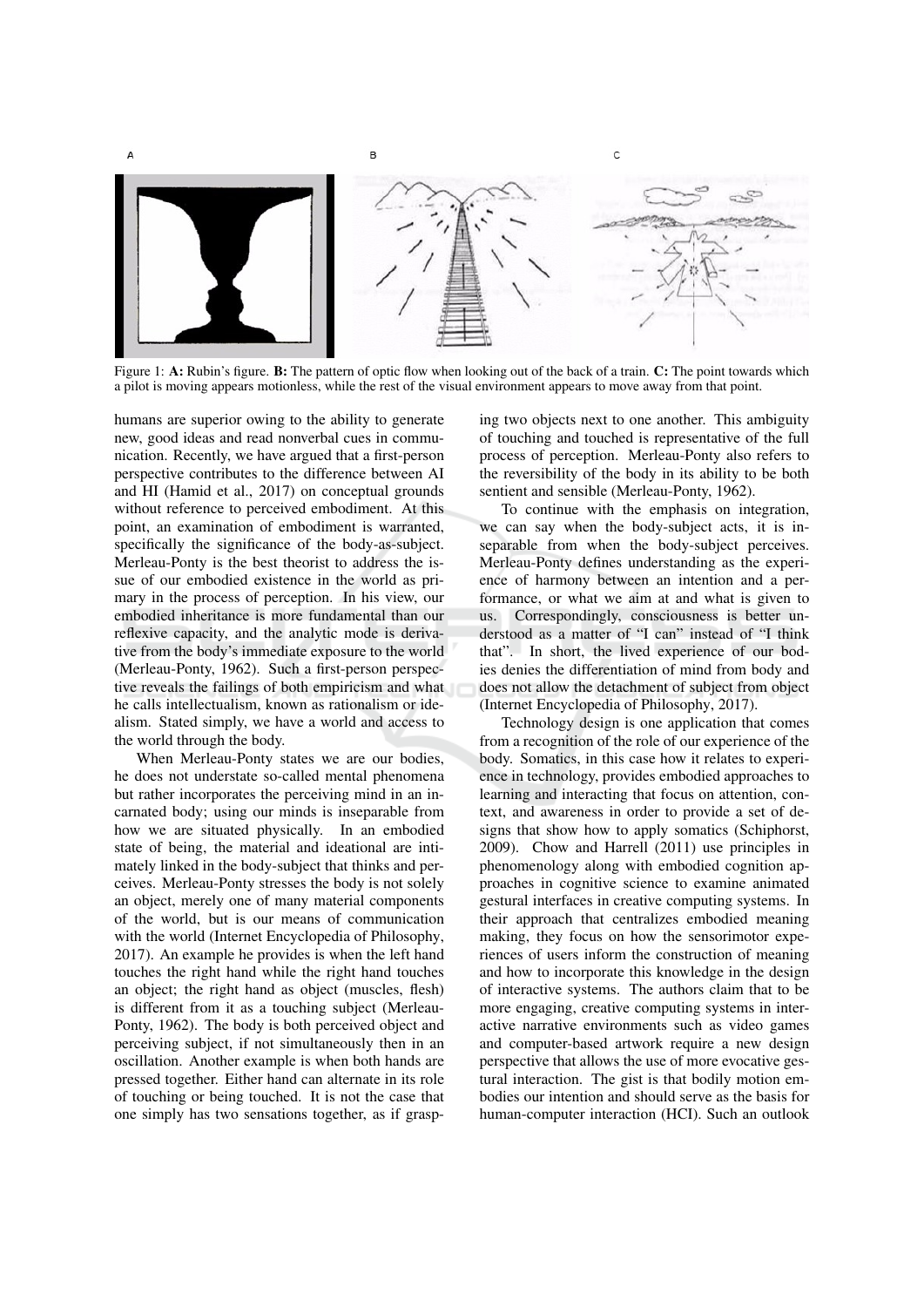emphasizes bodily familiarity and cognitive intimacy in the design of creative computing systems, which enables an engagement close in scale to our embodied experiences (Chow and Harrell, 2011).

Considering mechanisms of user input, point-andclick input and ongoing gestural input, Chow and Harrell (2011) are concerned how the separation of gestural input from other kinds of motor input may lead us away from tight sensory-motor connection in HCI. Instead, whether a kind of motor input has a meaningful component of motion, *i.e.*, is intentional in a computational environment, is a more important distinction. Gestural inputs that involve situated, embodied, and evocative motions are more meaningful. One of their examples shows that human-scale embodiment is temporal as well as spatial. The round jog dial of a videotape recorder, or VCR, allows the user to include direction and speed. As with human gestures, the faster the spinning, the more the intention is to hurry. For computer interaction, circling on a touchpad could allow a user to browse through a large database. With practice, more kinds of bodily motion could be spatiotemporal embodiment of intention (Chow and Harrell, 2011). The phenomena of sensory substitution and phantom limbs along with virtual reality, computer games, and overall humanmachine interaction are areas in which the experience of embodiment is relevant.

Several other researchers in psychology, neuroscience and other areas have examined embodiment. Chilean biologist Francisco Valera, for instance, popularized neurophenomenology as an emerging field in neuroscience by incorporating the phenomenological method along with an emphasis on embodiment. He co-wrote *The Embodied Mind* to propose a common ground between mind in science and mind in experience (Varela et al., 2017). Specifically related to AI, the embodied approach has been referred to as nouvelle AI, situated AI, behavior based AI, or embodied cognitive science.

### **METAPHORIC LANGUAGE**  $\overline{\mathbf{4}}$ **AND GEORGE LAKOFF**

George Lakoff and Mark Johnson (2003) have explored the role of metaphorical concepts in how we fundamentally understand, organize, and share the world, and they explicate the experiential grounding, coherence, and systematicity of metaphorical concepts. From this perspective metaphors are primary not only for language but also in human thought processes; they simply dominate cognition. The idea is that our conceptual system is structured metaphorically, and this is why metaphors as linguistic expressions are possible and sensible. Lakoff and Johnson (2003) also demonstrate how an experiential view can explain how metaphors are frequent, organized, and useful, in contrast to schools of thought that neglect the necessity of an experiential basis. Furthermore, metaphors structure our most important concepts such as "education is a journey" and "life is a play". Although the authors' explanations of particular metaphors ("time is money") are not set in stone, to understand metaphors fully one cannot separate them from their experiential base.

In addition to describing basic orientation metaphors such "in vs. out" and "up vs. down" ("rational is up; emotional is down"), Lakoff and Johnson (2003) provide an excellent example of how arguments are equated with battles in different forms in the metaphor "argument is war". As rational animals, and especially in the legal, diplomatic, journalistic and academic worlds, we have institutionally evolved to fight without physical conflict in the form of verbal arguments, although we conceptualize such arguments in the same way as physical battles. Scientists have observed animals challenging, intimidating, attacking, defending, retreating, and surrendering, and human arguments are similar, whether characterized as crude or rational. If I have something to win or lose, I may develop a strategy to shoot down your argument, defend my position, establish territory, counterattack, or convince you to accept my viewpoint. If I am operating from a "lower" level, I may use whatever means I can, such as to threaten, invoke some authority, insult, belittle, evade an issue, bargain, flatter, or even claim to give a rational reason while doing some of these. Of course from a "higher" level, the construction of premises and conclusions in rational argumentation, these are forbidden, yet arguments in this form operate the same way in that you attack and destroy the opponent's position while defending your own in the expectation of victory or even wiping him out if completely successful.

... not only our conception of an argument but the way we carry it out is grounded in our knowledge and experience of physical combat. Even if you have never fought a fistfight in your life, much less a war, but have been arguing from the time you began to talk, you still conceive of arguments, and execute them, according to the ARGUMENT IS WAR metaphor because the metaphor is built into the conceptual system of the culture in which you live. Not only are all the "rational" arguments that are assumed to actually live up to the ideal of RATIONAL ARGUMENT con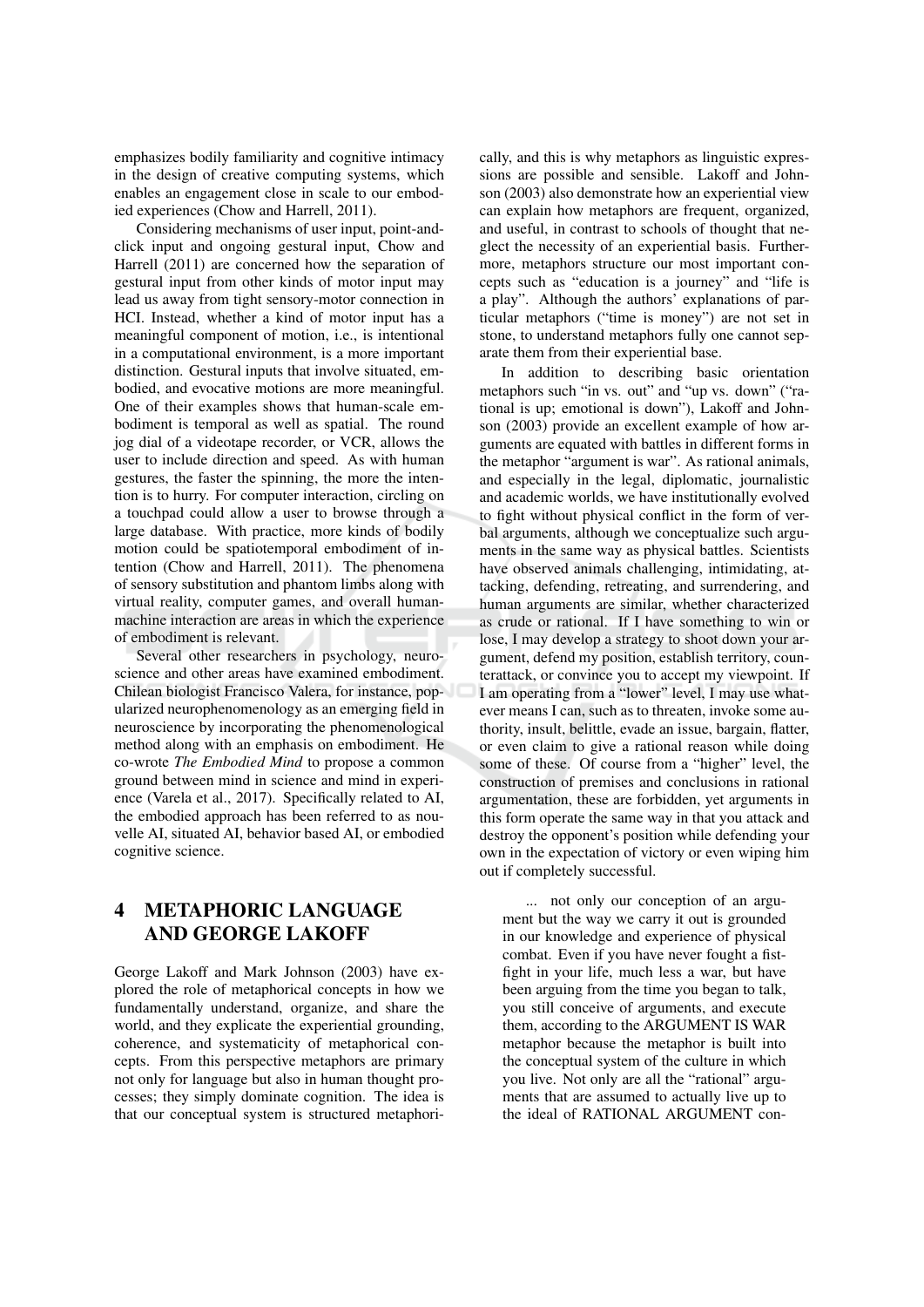ceived of in terms of WAR, but almost all of them contain, in hidden form, the "irrational" and "unfair" tactics that rational arguments in their ideal form are supposed to transcend. (Lakoff and Johnson, 2003), pp. 63-64.

Examples from Metaphors We Live By (Lakoff and Johnson, 2003) that exemplify the path from "high" rational argumentation to everyday, irrational arguments include: (1) it would be unscientific to fail to ... (threat),  $(2)$  the work lacks the necessary rigor for ... (insult),  $(3)$  your position is right as far as it goes ... (bargaining), (4) the work will not lead to a formalized theory (belittling), (5) in his stimulating paper ... (flattery), (6) Behaviorism has led to ... (challenging authority), (7) Hume observed that ... (authority), and (8) Obviously ... (intimidation).

Moreover, conceptual metaphors such as "knowledge is food" or "social organizations are plants" shape perception and communication. Although different cultures formulate key concepts differently truth, love, hate, war  $-$  our bodies are the basis for much of our everyday thinking and conceptualization of more abstract thought. In this view, we form cognitive models early in development, the basis of which are early sensorimotor experiences. A related discussion of contextual learning of time is found in a previous work by the coauthor of this paper (Hamid, 2015).

The container metaphor is a good example of how we think in spatial terms. A glass contains juice, and we project this metaphor onto something we encounter that is less concrete. For instance, we could use the word in to think of something else in the same way, perhaps a tribe that lives in a forest (Lakoff and Johnson, 1999). This process is in stark contrast to computational and representational models of the mind and challenges the concept of truth in humans because from this perspective, truth – or at least comprehension and coherence – is relative to the conceptual system used to understand situations. If our conceptual systems arise from interactions with the environment, it is axiomatic that understanding is always grounded in metaphorical experience.

### 5 **DO WAR ROBOTS GIVE AI AN ETHICAL ADVANTAGE?**

Rather than delineate the differences between AI and HI by pointing out the respective advantages of each when working separately or together, it is constructive to present at least one emerging area in which AI may hold a clear advantage: ethics in war involving robots. A look at the literature on the subject shows an acceptance of the inevitability of fully or nearly

autonomous weapons and a debate over their partial or total elimination. The views of the USA, China, and Russia regarding robotic weapons appear to be to increase automation while simultaneously emphasizing the continued presence of humans (Guizzo and Ackerman, 2016). Any serious arms-control agreement seems unlikely, and if robotic military systems are here to stay, then a focus on protocols such as the Geneva Conventions and global/local Rules of Engagement (ROE) is warranted so as to highlight the Laws of War (LOW) for international exposure. The creation of an independent robot may be easier than other forms of AI because of the numerous treaties on laws of war that have existed for decades

Ronald Arkin (2008) is one researcher who believes robots can perform more ethically than human soldiers in certain circumstances because we can program them appropriately. International humanitarian laws, for instance, can become incorporated in robot behavior by translating particular concepts into variables and operations accordingly. Whether it is a Boolean variable of permitted or prohibited use of lethal force, or a determination whether a target is an enemy, Arkin successfully tested his set of algorithms. There is much room for improvement in battlefield ethics, and robotic systems can exercise more restraint when necessary and invariably follow our guidelines to avoid harming civilians (Arkin, 2008). They do not suffer from negative emotions or other factors that cloud judgment, which means they can outperform humans (Guizzo and Ackerman, 2016). Colin Allen provides a diverging view of the ethics of military robots in that programming specific rules would likely work well in an ideal war free of civilians, though this is increasingly rare. Employing machine learning would be preferable, but this is unlikely in the next 50 years (Bland, 2009).

Apart from benefits provided to a military that uses them, such as immunity to biological or chemical weapons, precision, endurance, and persistence, robotic weapons systems could lessen collateral damage by an ability to act conservatively. Unless programmed with self-preservation, there is no need to act when certainty is low. Sensors equipped for battlefield observations and faster integration of information from multiple sources are other factors. In addition, robotic systems do not suffer from scenario fulfillment or cognitive dissonance, and they are even able to monitor independently the behavior of human soldiers or anyone within range of observation, which could lead to a reduction in ethical infractions (Arkin, 2009).

In 2008 the U.S. Navy (Lin et al., 2008) examined multiple issues involving the ethics of robots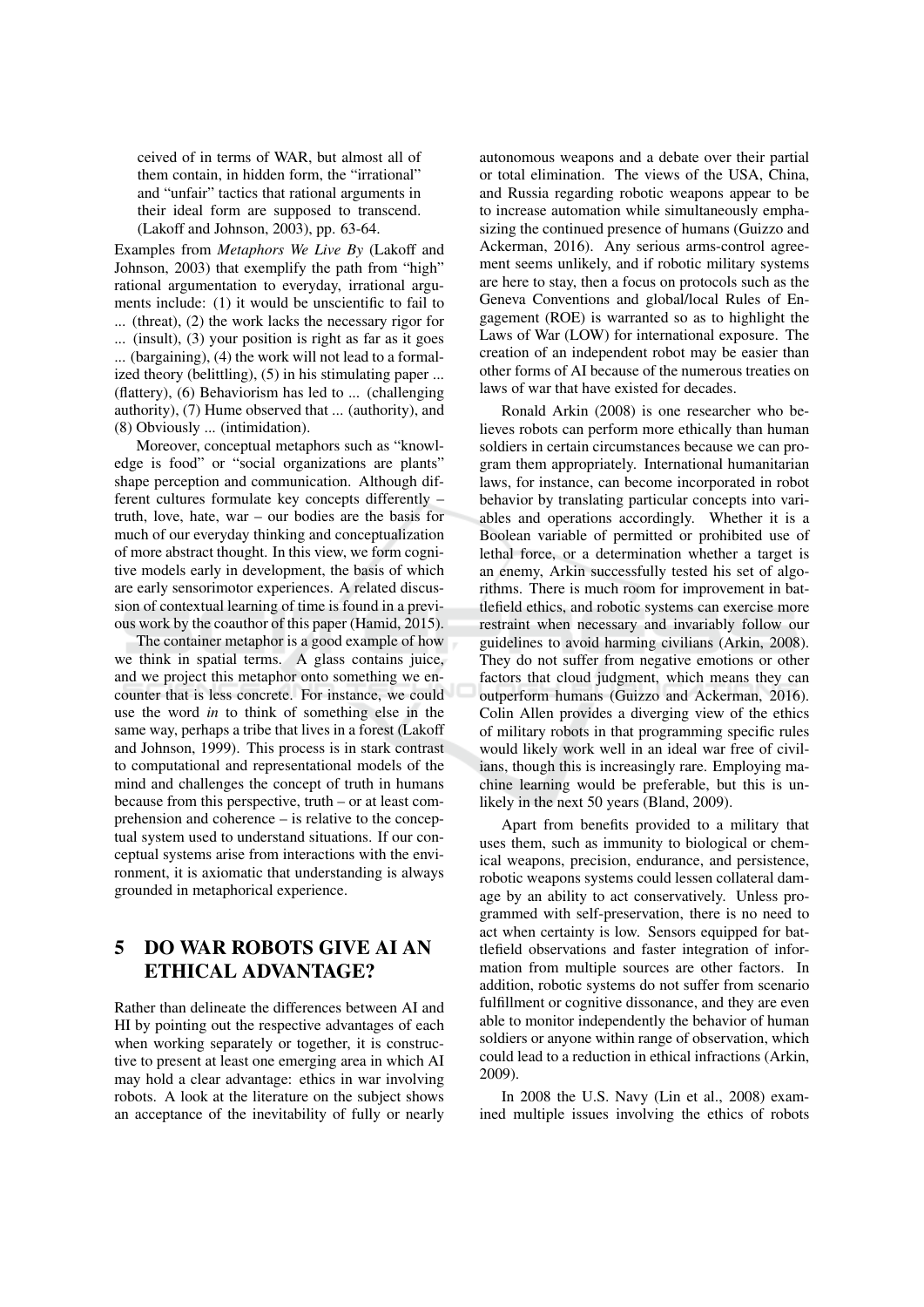in a broad report. A quick summary of these follows. With legal challenges, it is unclear who would be assigned blame for harm resulting from an autonomous robot. What would happen when a robot refuses an order, and do soldiers need to give consent to additional risks? Who would give the order to strike if the system is not fully autonomous, and if it is, should we demand 100% accuracy in the identification of a target if human soldiers cannot reach this level? Barriers to start wars could be lowered, and there is imprecision in the LOW and ROE that could easily complicate interpretation. Technical challenges include discrimination among targets and acceptable standards, problems with first-generation models and beta-testing, unauthorized overrides and hacking, competing and possibly inconsistent ethical frameworks in the design stage, coordinated sharing of information before attacks, and the establishment of a chain of command among robots.

Regarding human-robot interaction, there could be effects on squad cohesion if human soldiers are being watched. Robots may need self-defense capabilities, and local populations may not build trust with robots as well as with humans. So-called comfort robots could become a controversial topic of increased scrutiny as well. If military victory is quicker and more dominant with the use of autonomous weapons, then there could be counter tactics resulting from asymmetric warfare as well as proliferation, including into space. Related concerns are our increased dependency on technology and the encroachment of robots into everyday life and the privacy/security dilemma that ensues. Finally, a military could co-opt the work of ethicists to serve its own agenda, robots could or may need to have legal rights, and excessive precaution could slow progress and limit the effectiveness of solutions to many of these concerns (Lin et al., 2008). Regardless of the eventual relevance of the above points, it is clear that the juxtaposition of AI and HI is increasing and the same issues of decision making arise.

#### 6 **CONCLUSIONS**

What does it mean to learn something? Can we teach wisdom? Is a robot a weapon or does it operate a weapon? The more we can clarify terms, especially those that are particularly emotional, the more understanding emerges. Even a quick look at metaphors reveals how we often structure issues, including in AI, as "technology versus the humanities" or "rationalism" versus romanticism" when such projections may not apply. For instance, while there are legitimate concerns about so-called killer robots, there is no mention of any serving in law enforcement, which would immediately change the context and possibly one's perception of threat if abuses by the police are subsequently curtailed. A related consideration is how comfortable we are having automated systems record our own aggression. While it is difficult to conceive of AI either being or having a body or following the developmental progression of human children, there is an emerging trend of increasing integration of AI and HI not only in the design of creative computing systems but also in forms of cooperative coexistence such as increased efficiency with automation in the workplace, playing chess, strategies in professional sports, writing simple news articles, and disease detection in radiology (Hamid et al., 2017).

One utilization of automation that has merged with a human proficiency is commercial piloting. The basic idea is that increased use of automation is supposed to prevent mistakes from human shortcomings, such as fatigue and inattention, and free pilots to think about the big picture and thus improve overall watchfulness and attentiveness. Unfortunately, more automation has led to more mind-wandering such that lack of monitoring has become a factor in the majority of accidents. Although it is difficult to identify and assess complacency and boredom, it is simple to conclude that pilots need to pay attention and properly monitor the controls when employing autopilot (Konnikova, 2014). It appears that automation has not reduced the number of errors, but it has changed their form. A smoother integration would involve taking into account the way pilots' minds operate when introducing and innovating forms of automation. This is an immensely practical application of successful coexistence. One study (Casner et al., 2014) tested how the prolonged use of cockpit automation affected the manual flying skills of pilots, based on a concern of potential deterioration resulting from the adoption of a more supervisory role after the increased employment of automation systems. The results showed that while some skills remained intact, even if infrequently practiced, certain cognitive tasks needed to fly the plane manually were more problematic. Crucially, performance on these tasks was associated with how often pilots were inattentive when using cockpit automation. Again, a more detailed understanding of the mechanisms at work in the coordination of AI and HI allows us to acknowledge problems and implement solutions in various subfields, which is already happening (Hamid, 2017).